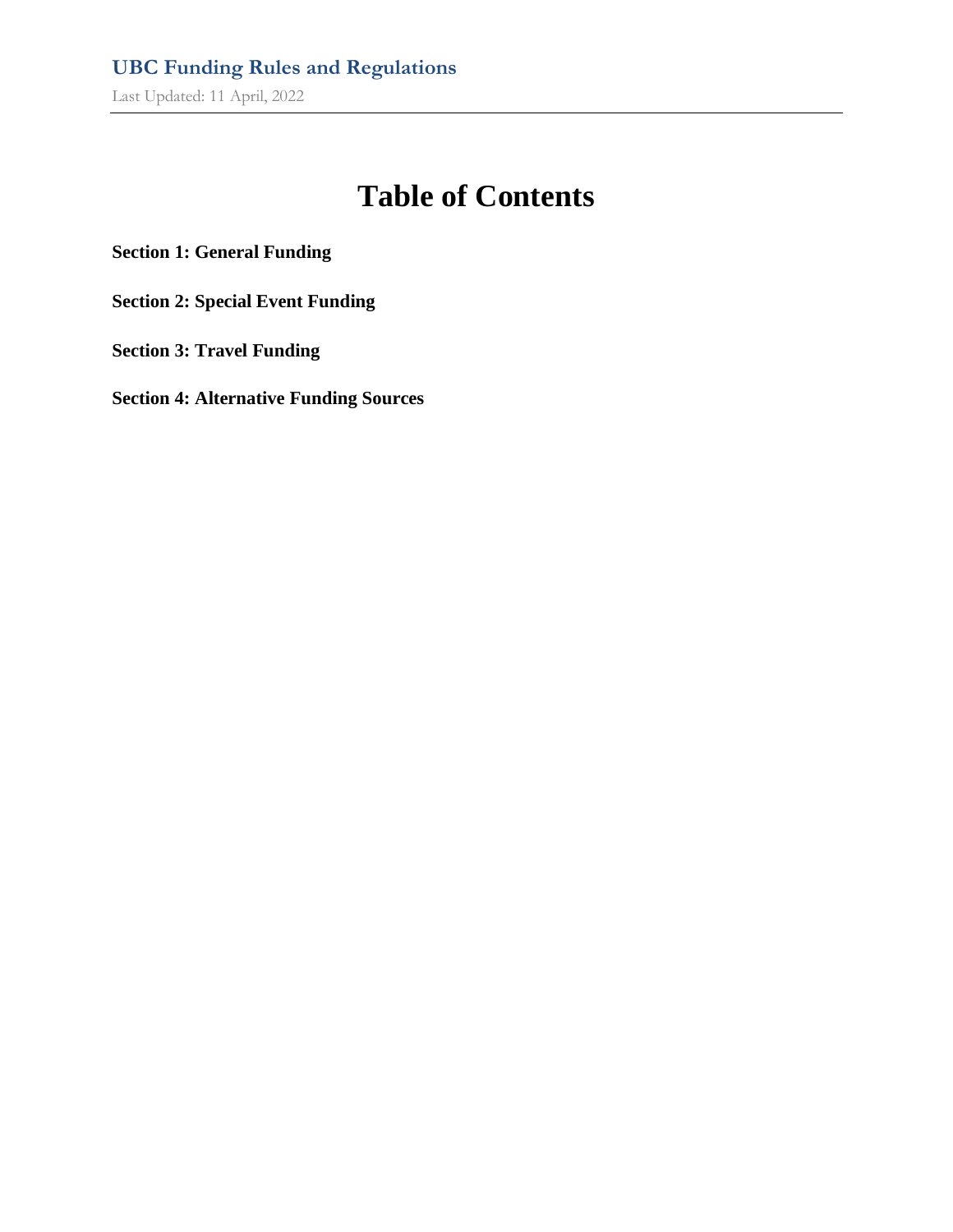Last Updated: 11 April, 2022

## **Section 1: General Funding**

#### *Overview*

UBC General Funding is available to all member organizations. It is distributed at the beginning of each semester. This funding is meant to accommodate general expenses that will occur throughout the semester for an organization (except for special event and travel expenses).

#### *Process*

- 1. The UBC Director of Funding will email all club presidents and representatives with an update on the General Funding Process, the deadline for applications, and the up-to-date application.
- 2. Organizational members will submit a semester budget that includes:
	- a. Expected revenues and expenses for the semester
	- b. Club membership figures from the previous semester
	- c. Desired amount of UBC Funding
- 3. Clubs' budgets are required to have signatures from both the Club President and Faculty Advisor signaling they have read through the required financials of that respective club. If this is done virtually, the signature can come in the form of copying the individual on the confirmation email or an email from them expressing their consent.
- 4. Funding requests shall be due no later than September  $15<sup>th</sup>$  for the Fall semester and February  $15<sup>th</sup>$ for the Spring semester. If there is a delay or change in this day, the UBC Director of Funding will specify the change.
- 5. Submitted budgets in the proper format will be reviewed by the UBC Executive Board and the UBC Faculty Advisor.
	- a. The submitted documentation will be entered into a Master Excel Spreadsheet containing formulae and weights to determine the final dispersal amounts to organizations.
	- b. The total final dispersal amount will be determined by the Faculty Advisor, and will be based on the academic year budget available.
	- c. The categories that determine the final dispersal amount will include Total Membership, Activity Level of that Organization, Proposed Budget, and UBC Meeting Attendance.
- 6. General funding disbursements will be voted on by the UBC Executive Board and will require a two-thirds majority vote to be approved.

#### *Master Excel Spreadsheet Breakdown*

The Excel Spreadsheet used to determine final funding distribution will depend on the general allocation available to be distributed that semester. There are three factors that are considered in the funding model.

- 1. Size of the Organization 30% of the General Allocation
	- a. Larger organizations will be eligible for more funding from this factor.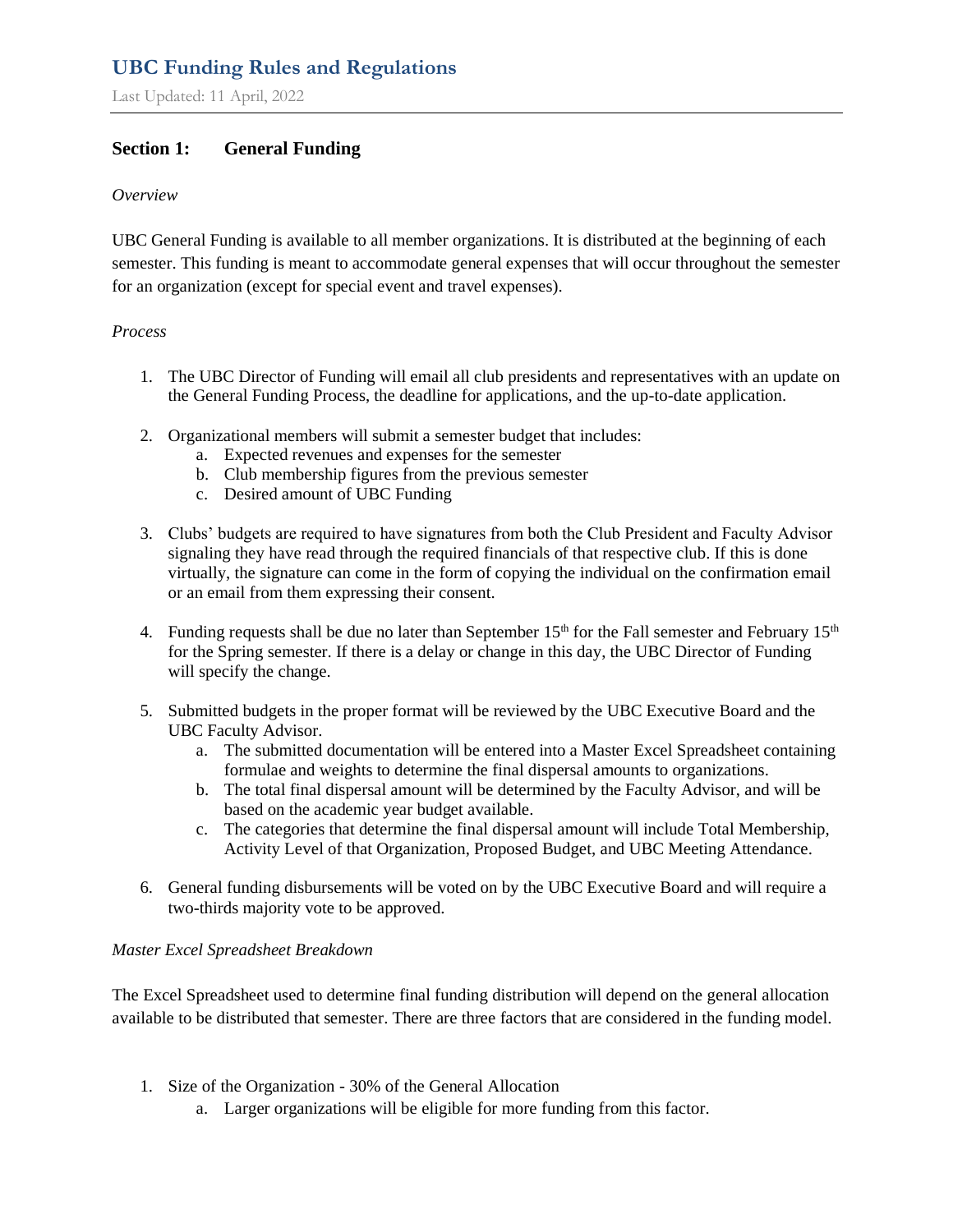Last Updated: 11 April, 2022

- b. Example: There are 500 students involved in UBC Organizations that are applying for funding. Club A has 100 members. Club B has 50 members. Thus, Club A would receive 20% and Club B would receive 10% of the funding in this allocation.
- 2. General Meeting Attendance 35% of the General Allocation
	- a. To be eligible for this funding, at least one member of your organization should attend the UBC General Assemblies on the first Monday of the month.
	- b. These meeting dates will be announced at the beginning of the semester. If no one is able to attend, contact the UBC Director of Outreach to be excused.
- 3. Involvement in UBC Events 35% of the General Allocation
	- a. To be eligible for this funding, at least one member of your organization should attend different UBC Events throughout the semester.
	- b. If the event is being considered in the funding model, it will be announced in the announcement of the event. For example, the President's Council is always a required event for funding.

Each of these will receive a certain percentage of the total general allocation and funds are assigned to the clubs based on their involvement/weight in that factor. After all three are calculated, they are added together for each organization and that is the amount distributed to the club.

### **Section 2: Special Event Funding**

#### *Overview*

The UBC can provide additional funding for special events throughout the year to any School of Business organizations registered under SILC. These events may have been planned midway through the semester, are particularly large, or expensive. The maximum amount awarded for a special event is \$500, except under special circumstances. The UBC Director of Funding and Executive Board will consider all requests based on:

- The number of students affected by the event
- The impact of the event on the School of Business and students
- The impact of your event on the Lawrence community
- Efforts by the organization to receive outside funding
- A sensible timeline

#### *Process*

Special Event requests can be made at any point during the semester. However, requests must be submitted at least 2 weeks before the proposed event. To apply for funding, fill out the Special Event Funding Request on the UBC website (kansasbusinesscouncil.com) and email it to the UBC Director of Funding. The request must include: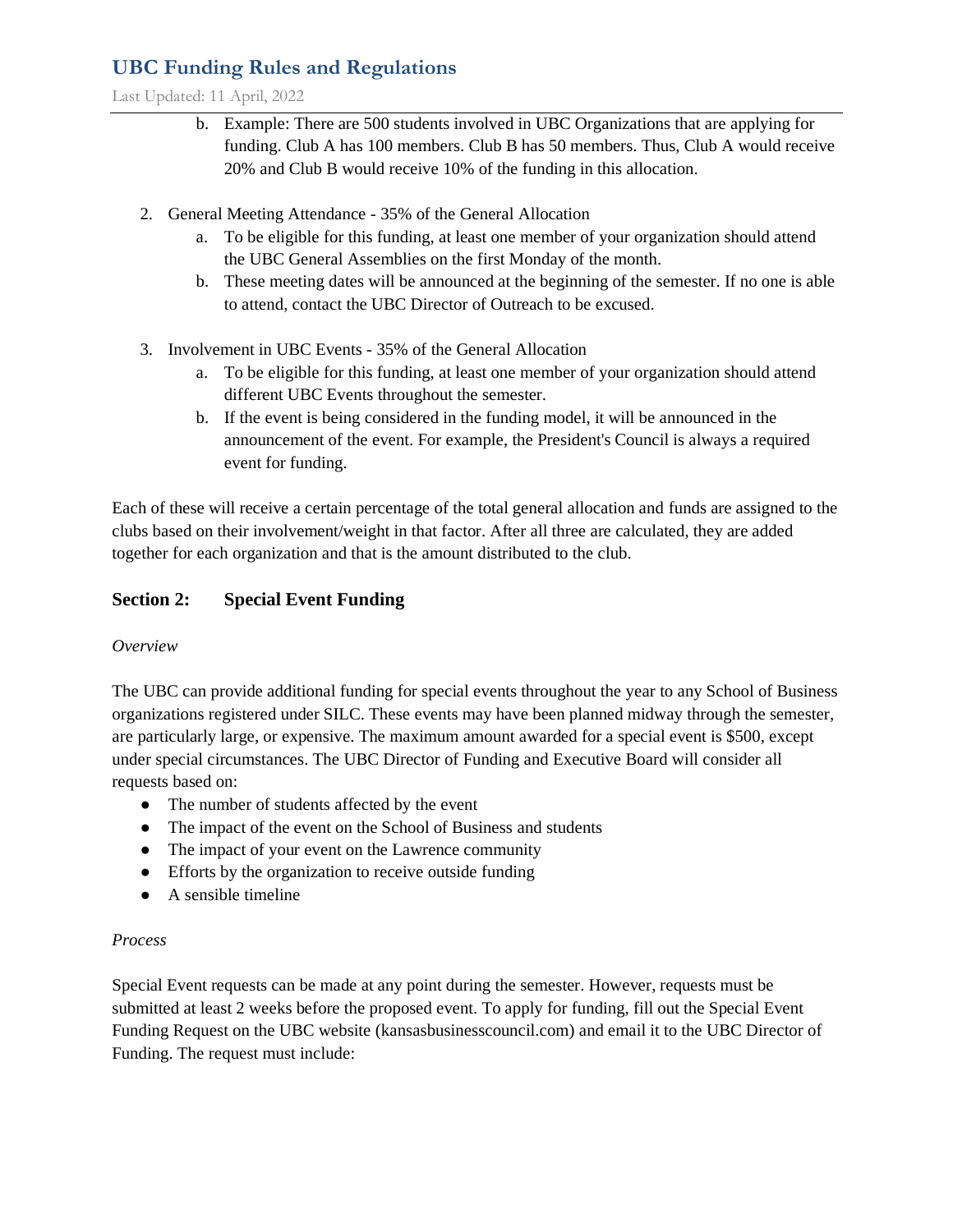Last Updated: 11 April, 2022

- 1. A detailed description of the event. Make sure to talk about how your event will follow/impact the recommendations listed above in the overview section.
- 2. An outline of the esteemed costs of the event. List these by item, including the individual item's cost, the quantity required, and the total cost of the item.

## **Section 3: Travel Funding**

#### *Overview*

The UBC and the School of Business will support individual students and organizations traveling for professional development. Funding must be used for registration fees, hotel expenses, and airfare and mileage. It cannot be used for meals.

#### *Key Contacts*

| <b>Tanner Grubbs</b>         | Amy McCurdy                     | Jackson Pine           |
|------------------------------|---------------------------------|------------------------|
| <b>Accounting Specialist</b> | <b>Administrative Associate</b> | Director of Funding    |
| <b>Shared Service Center</b> | <b>School of Business</b>       | UBC.                   |
| $(785) 864 - 9385$           | $(785)$ 864-4500                | $(915)$ 526-5633       |
| tdgrubbs@ku.edu              | amccurdy@ku.edu                 | jackson.pine837@ku.edu |

#### *Process*

Travel Funding requests can be made at any point during the semester. However, they must be made at least 2 weeks before the proposed travel. To apply for funding, read over the travel funding guidelines on the UBC website (kansasbusinesscouncil.com). Then email the UBC Director of Funding to set up an informational meeting to go over the details of the travel and request.

#### *Procedures*

- 1. If traveling with a student group, designate one student to be the travel coordinator. This student will be the primary contact for the trip.
	- The student / travel coordinator must first meet with the UBC Director of Funding or Kelvie Crabb, UBC Faculty Advisor, to be approved to use UBC travel funds prior to beginning the process outlined below.
	- Any correspondence sent to either Tanner Grubbs or Amy McCurdy should include a copy to the UBC Director of Funding.
- 2. At least two weeks prior to the travel date, the following items should be sent in one email to Tanner Grubbs, with a copy to the UBC Director of Funding you met with and received approval from:
	- Description of the event the student(s) will be attending. Include the business purpose of the event and how student attendance will impact the School of Business.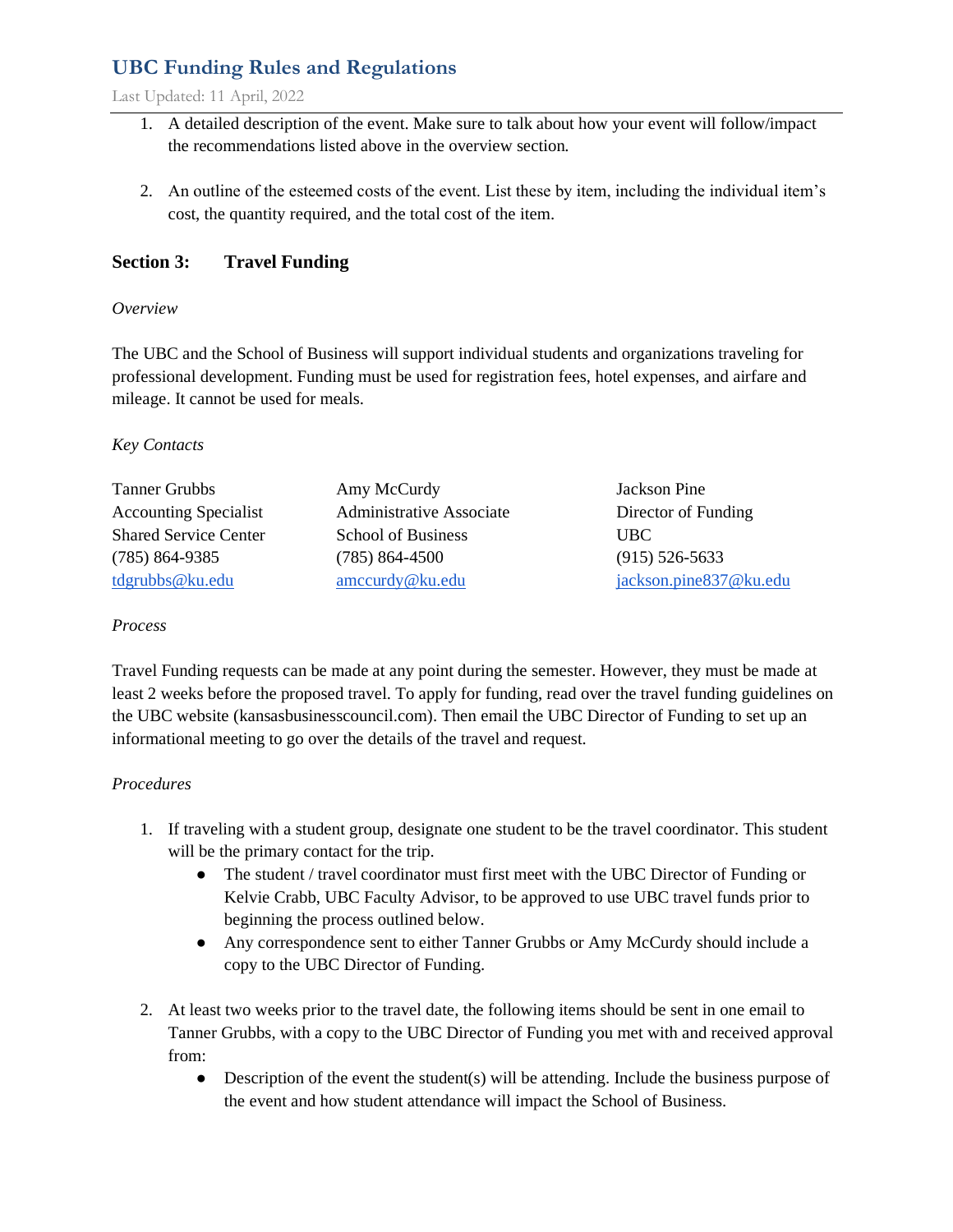Last Updated: 11 April, 2022

- Attach an itinerary of the event or a brochure describing what the event is.
- Provide a list of the students and faculty attending, including their name, phone number and email address. Note whether any of the attendees are University employees. Note whether you will have a faculty escort.
- Include name and address of the hotel the group plans to stay at, and who will be staying in each room.
- If driving your own car, provide a final destination address. Note how many cars will be used, and the anticipated drivers and passengers of each car. Instruct drivers to keep all toll receipts, and to note the start and end time of the trip. Drivers will be reimbursed at \$0.56 per mile.
- If renting a vehicle, it must be rented using either Enterprise or National Car Rental. Provide a final destination address. Note how many cars will be used, and the anticipated drivers and passengers of each car. Instruct drivers to keep all gas and toll receipts, and to note the start and end time of the trip.
- 3. In addition to the email above, the following items must be provided to Tanner Grubbs for each student traveling:
	- Complete an online travel request form for each person attending, located at http://ssc.ku.edu/travel-request-form. If you're traveling as a group, it would be helpful if the travel coordinator assists the other students in completing the form.
		- For "Your Shared Service Center", select "Eaton Hall SSC". For "Eaton Hall SSC Supported Departments", select "School of Business"
		- Use the online form to note how much travel, registration and hotel expenses are expected to be for each person.
		- When asked how the travel will be funded, choose "Department", type "School of Business" for "Department Name or Number", and comment in the "Additional Funding Information" field that the travel will be funded using the following account: 2003503-BUSUGE1471.
		- If you need help booking travel or prepaying for expenses, please see Amy McCurdy once your travel request is approved.
	- Provide a Form W-9 (domestic student) or Form W-8BEN (international student) for each attendee as soon as possible, so we can ensure each traveler is set up in the system for any potential reimbursement.
- 4. Once the travel request is approved, the student/travel coordinator should contact Amy McCurdy to request the departmental purchasing card. This credit card may be used to help pay for travel expenses, such as group lodging or registration fees, as long as the charges do not exceed the total allotted UBC funding amount. Any purchase not using the departmental purchasing card should be made separately by each individual traveler to ensure that any remaining funding can be reimbursed.
- 5. Upon your return to Lawrence, the student/travel coordinator should provide copies of all receipts to Tanner Grubbs via email.

## **Section 4: Alternative Funding Sources**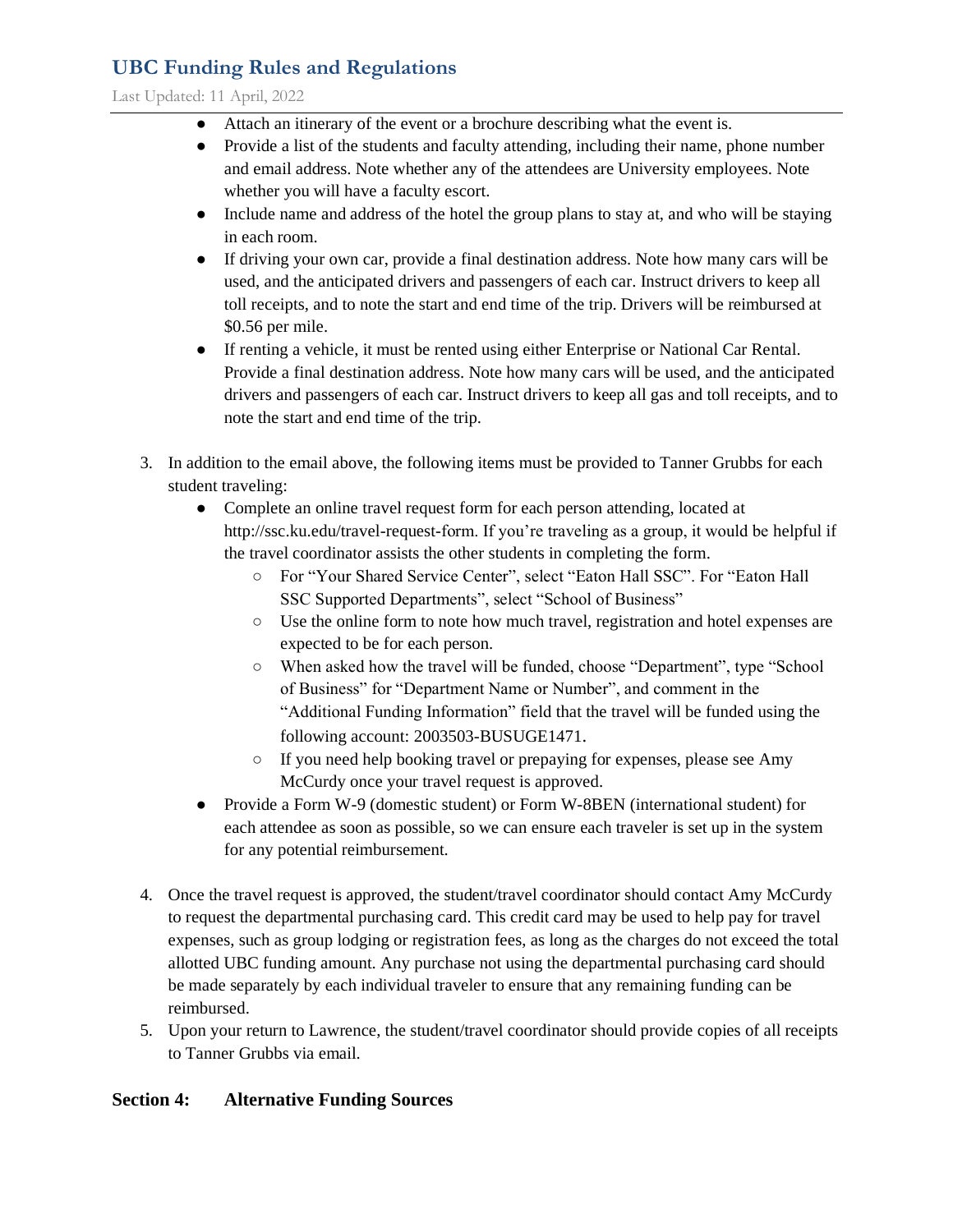## **Student Senate**

Student Senate distributes around \$800,000 in university funding to student organizations each school year. To qualify for Senate funding, organizations must:

- Be registered through the Student Involvement and Leadership Center.
- Be open to all students at KU.
- Not have academic requirements (enrollment in a school, GPA requirement, or more)
- Not have fees that keep people from participating in the organization.
- Have an educational or multicultural value in order to receive funding.

If allocated funding, these funds may not be used on "Food, T-Shirts, Travel Expenses for students, Reimbursements for items, Donations to 3rd Parties, Items worth \$50 or more that cannot be kept in a locked location." All funded materials that are printed must also include the Student Senate Logo.

To receive funding, organizations must apply at [https://studentsenate.ku.edu/request-funding.](https://studentsenate.ku.edu/request-funding) After applying, you will work with the Treasurers Office and a Student Senator to write and submit a bill for your funding. It will go through a two week process of approval. If approved, Student Senate will be able to process the payment in about two weeks. Groups are encouraged to apply for funding at least 4 weeks before when they will need funding.

If you have any questions, please contact the UBC Senator Colin Campbell at [colin.campbell@ku.edu,](mailto:colin.campbell@ku.edu) or the Student Senate Treasurer, at [senatetreas@ku.edu.](mailto:senatetreas@ku.edu)

## **Pepsi Funding**

The Pepsi Program offers funds that "are to be used for University programs that benefit a large proportion of the KU community (current KU students, faculty, and/or staff); promote a sense of community life at KU; promote academic life at KU; and promote community service efforts." While it is more restrictive than Student Senate funding, it could work for your organization in the correct situation. They are supportive of speaker/lecture events which are great opportunities in light of social distancing.

There are a few restrictions listed at [https://studentaffairs.ku.edu/pepsi-program-funding.](https://studentaffairs.ku.edu/pepsi-program-funding) They state that funds won't be granted for:

- "Events and student groups that are not open to all students or not registered through SILC.
- Events that charge for KU student attendance.
- Events serving alcohol.
- Events for which students will receive academic credit.